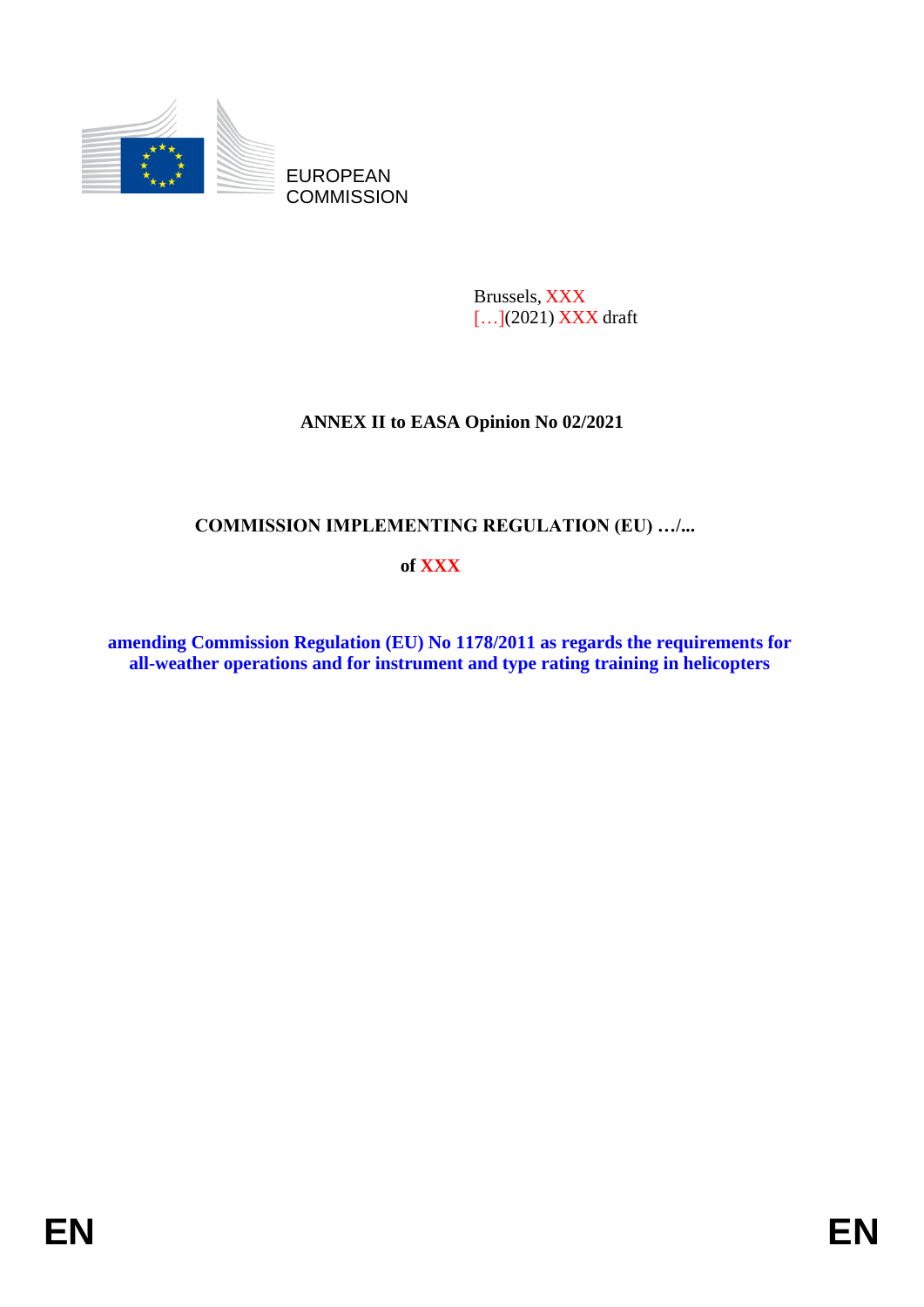## **COMMISSION IMPLEMENTING REGULATION (EU) …/...**

#### **of XXX**

## **amending Commission Regulation (EU) No 1178/2011 as regards the requirements for all-weather operations and for instrument and type rating training in helicopters**

#### THE EUROPEAN COMMISSION,

Having regard to the Treaty on the Functioning of the European Union,

Having regard to Regulation (EU) 2018/1139 of the European Parliament and of the Council of 4 July 2018 on common rules in the field of civil aviation and establishing a European Union Aviation Safety Agency, and amending Regulations (EC) No 2111/2005, (EC) No 1008/2008, (EU) No 996/2010, (EU) No 376/2014 and Directives 2014/30/EU and 2014/53/EU of the European Parliament and of the Council, and repealing Regulations (EC) No 552/2004 and (EC) No 216/2008 of the European Parliament and of the Council and Council Regulation (EEC) No 3922/91  $(1)$ , and in particular Articles 23(1) and 27(1) thereof,

Whereas:

- (1) Annex I (Part-FCL) to Commission Regulation (EU) No 1178/2011<sup>2</sup> lays down the training, testing and checking requirements for pilot licences, including requirements for obtaining privileges to fly approaches in accordance with instrument flight rules (IFR) down to decision heights of less than 200 feet (60 metres), and for instrument and type rating training in helicopters.
- (2) Commission Regulation (EU) No  $965/2012<sup>3</sup>$  lays down detailed rules for air operations, including requirements for operators to provide to their crew regular training and conduct checking with regard to the specific type of operation (operator training and checking). This Regulation is prepared to be amended to reflect the latest amendments to the standards adopted by the International Civil Aviation Organization (ICAO), namely ICAO Annex 6, Part I (11th edition), Part II (10th edition) and Part III (9th edition), regarding all-weather operations and the instrument approach terminology. The related amendments to Commission Regulation (EU) No 965/2012 are designed to constitute the comprehensive regulatory framework for low-visibility IFR approaches. The requirements for low-visibility IFR approaches in Commission Regulation (EU) No 1178/2011 should therefore be deleted or, where necessary, replaced by references to the new operator training requirements in Commission Regulation (EU) No 965/2012.

 $(^1$ ) OJ L 212, 22.8.2018, p. 1.

 $($ <sup>2</sup> ) Commission Regulation (EU) No 1178/2011 of 3 November 2011 laying down technical requirements and administrative procedures related to civil aviation aircrew pursuant to Regulation (EC) No 216/2008 of the European Parliament and of the Council (OJ L 311, 25.11.2011, p. 1).

 $(3)$ ) Commission Regulation (EU) No 965/2012 of 5 October 2012 laying down technical requirements and administrative procedures related to air operations pursuant to Regulation (EC) No 216/2008 of the European Parliament and of the Council (OJ L 296, 25.10.2012, p. 1).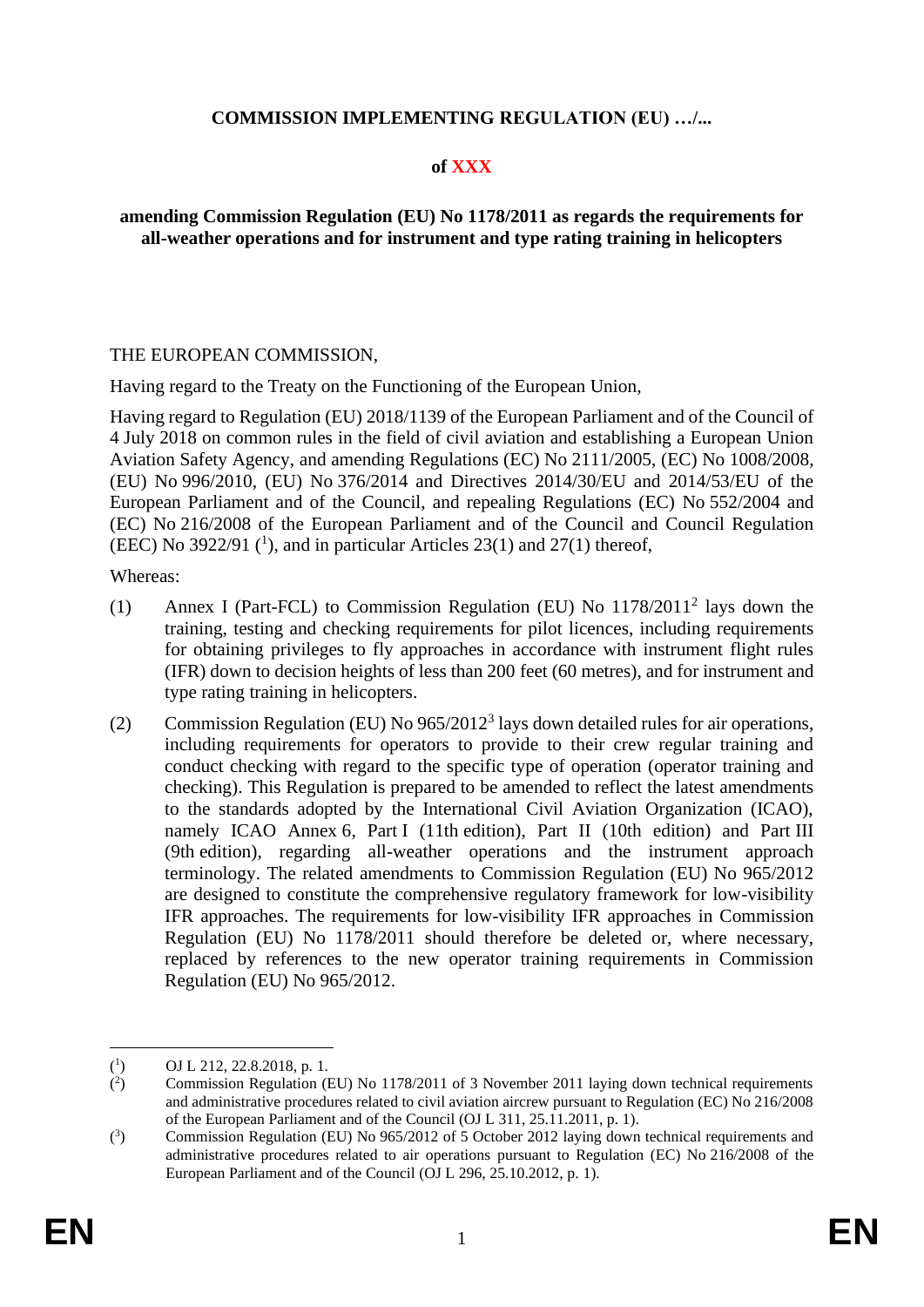- (3) Since single-engine helicopters have started to be certified for operation under IFR, the requirements for the helicopter instrument rating should be revised in order to provide more flexibility. The helicopter instrument rating and the related training should be designed to cover instrument flight in both single-engine and multi-engine helicopters, and additional training to convert from a single-engine helicopter instrument rating to a multi-engine helicopter instrument rating should no longer be needed.
- (4) As regards pilot privileges for multi-pilot operation in helicopters certified for singlepilot operation, today the more demanding Part-FCL provisions for pilot privileges for multi-pilot helicopters apply. As a result, almost all helicopter operations are carried out in single-pilot operation, unless multi-pilot operation is mandated by operational requirements. In such way, the safety benefit of flying with a co-pilot is not promoted. For this reason, the requirements and privileges for multi-pilot operation in helicopters should be revised in order to provide more flexibility. Appropriate requirements should be put in place to allow for safe multi-pilot operation in single-pilot helicopters.
- (5) Since, until now, de facto only multi-engine helicopters were used for helicopter flights under IFR, the existing helicopter instrument ratings were obtained in multi-engine helicopters. For this reason, transitional provisions should be put in place to ensure that existing helicopter instrument ratings and related training will be deemed as and lead to helicopter instrument ratings that encompass privileges for both single-engine and multi-engine helicopters.
- (6) Training organisations should be given sufficient time to adapt their training programmes.
- (7) The European Union Aviation Safety Agency has prepared draft implementing rules and submitted them to the European Commission with Opinion No 02/2021 (<sup>4</sup>) in accordance with points (b) and (c) of Article 75(2) and with Article 76(1) of Regulation (EU) 2018/1139.
- (8) The measures provided for in this Regulation are in accordance with the opinion of the committee that is established in accordance with Article 127 of Regulation (EU) 2018/1139,

HAS ADOPTED THIS REGULATION:

## *Article 1*

Commission Regulation (EU) No 1178/2011 is amended as follows:

(1) the following Article 4d is inserted:

'*Article 4d*

#### **Transitional measures for single-engine instrument rating privileges for helicopters**

Without prejudice to point FCL.630.H of Annex I (Part-FCL) to this Regulation, all of the following shall apply:

1. instrument ratings for helicopters (IR(H)) issued in accordance with Annex I (Part-FCL) to this Regulation before [*date of applicability of the fuel package*] shall be deemed as IR(H) for both single-engine and multi-engine

 $($ <sup>4</sup> ) https://www.easa.europa.eu/document-library/opinions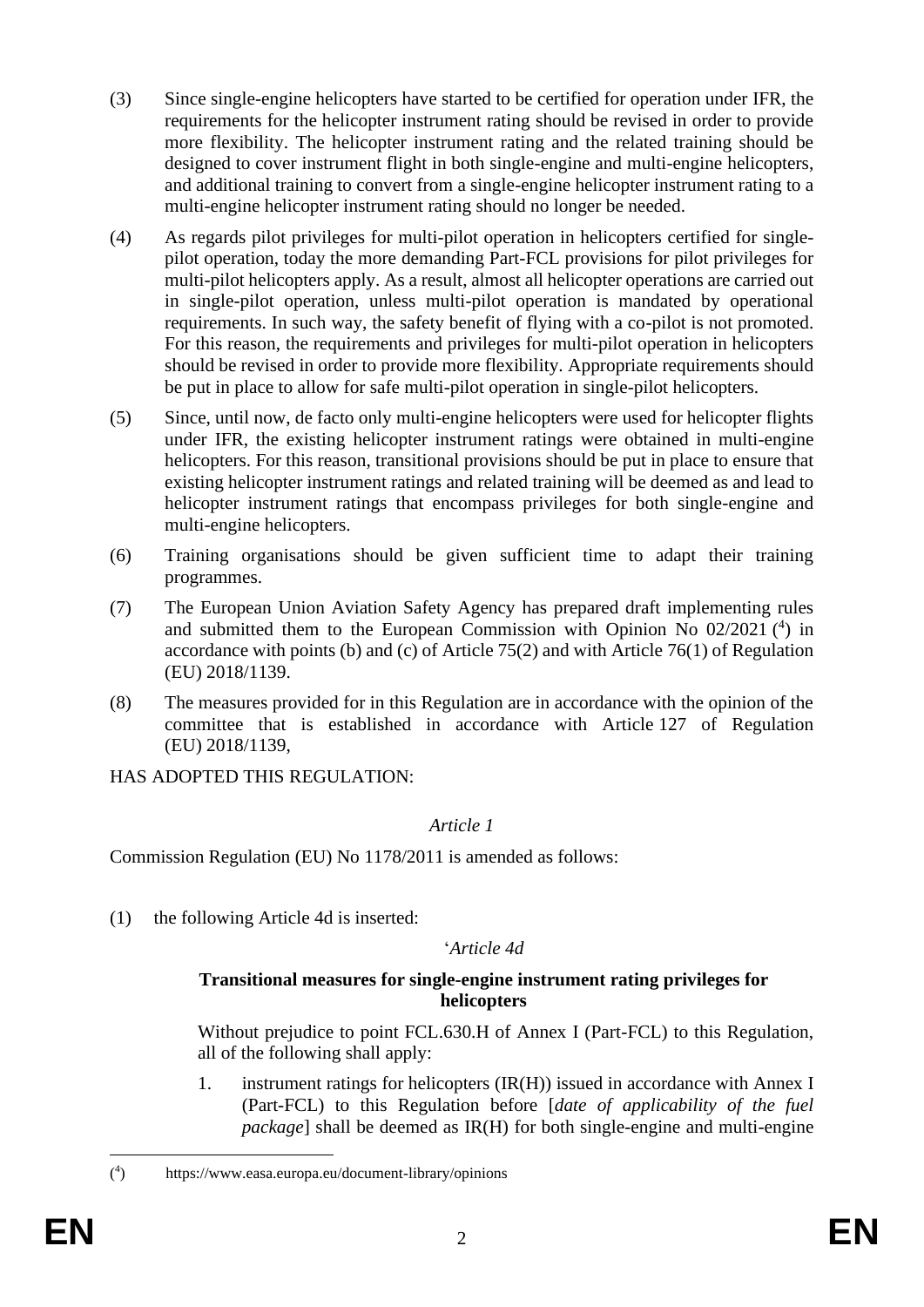helicopters and shall be reissued as such IR(H), when reissuing a helicopter pilot licence for administrative reasons.

- 2. Applicants who before [*date of applicability of the fuel package*] commenced training for an IR(H) for either single-engine or multi-engine helicopters shall be allowed to complete that training and, in such a case, be issued with an IR(H) for both single-engine and multi-engine helicopters.'
- (2) the following Article 4e is inserted:

## '*Article 4e*

## **Transitional measures for training, testing and checking related to multi-pilot operations in single-pilot helicopters**

- 1. Member States may decide to issue specific privileges for conducting training, skill tests and proficiency checks in multi-pilot operation in singlepilot helicopters to applicants who meet all of the following conditions:
	- (a) hold an instructor or examiner certificate, as applicable, issued in accordance with Annex I (Part-FCL) to this Regulation, including the privileges to instruct or to examine, as applicable, in the relevant type of helicopter;
	- (b) have completed the training specified in point FCL.735.H of Part-FCL;
	- (c) have experience in multi-pilot operation in helicopters at a level that is acceptable to the competent authority of that Member State.
- 2. The privileges issued in accordance with paragraph 1 shall be valid only until [*date of applicability of the fuel package* + 3 YEARS]. In order to revalidate the privileges, applicants shall comply with the experience requirements for instructor and examiner privileges related to multi-pilot operation in singlepilot helicopters as set out in Part-FCL.
- (3) in Article 10a, the following paragraph (6) is added:
	- '6. Pilot training organisations that provide training for the IR(H) shall adapt their training programme to be compliant with the Annex to this Regulation by [*date of applicability of the fuel package + 1 YEAR].*
- (3) Annex I (Part-FCL) is amendend in accordance with the Annex to this Regulation.

## *Article 2*

This Regulation shall enter into force on the twentieth day following that of its publication in the *Official Journal of the European Union*.

It shall apply from [*date of applicability of the fuel package*.